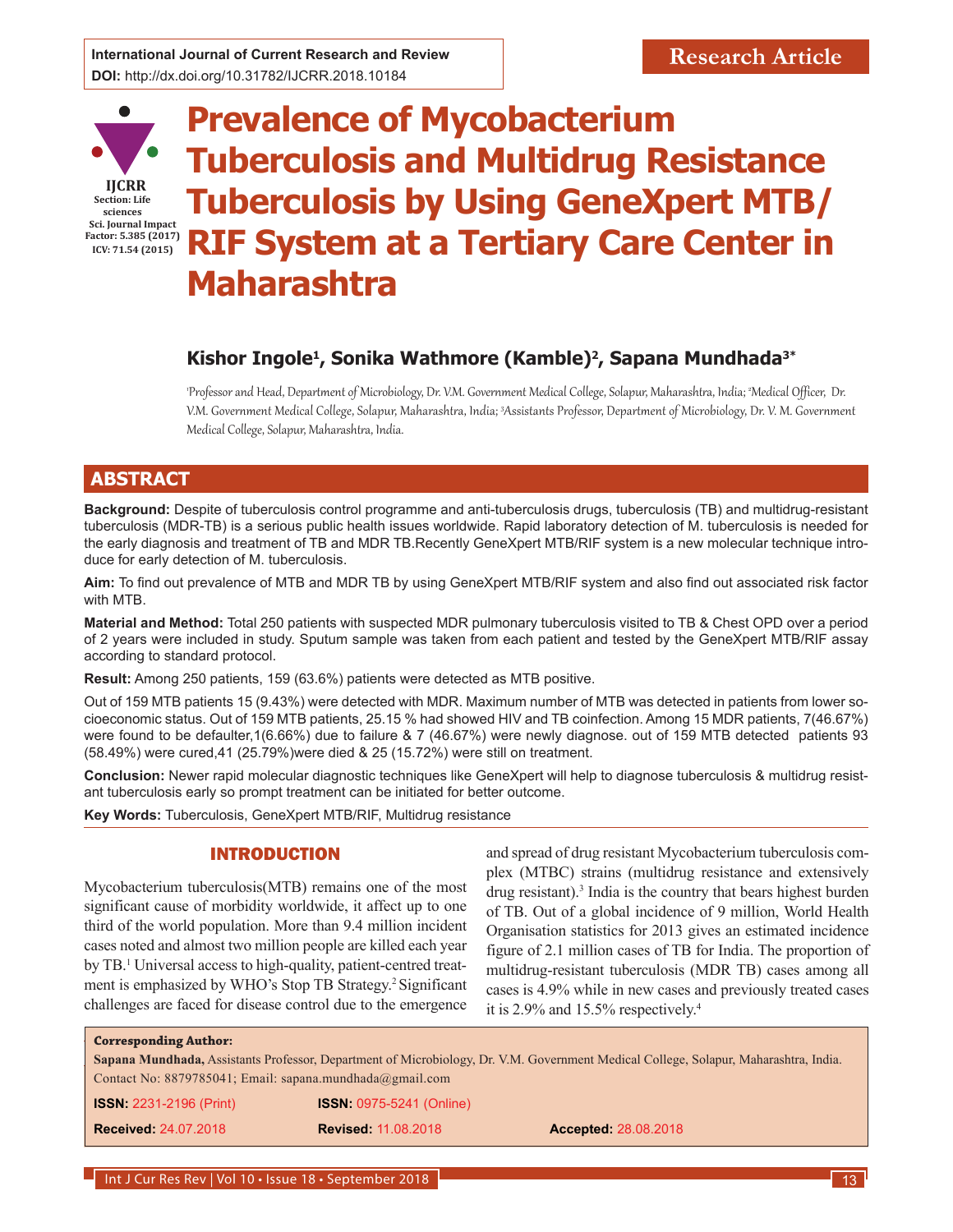Failure to recognize and effectively treat patients with MDR tuberculosis (Resistance to isoniazid and rifampicin, which are the 2 most effective first-line drugs for TB) and XDR TB (Resistant to isoniazid, rifampicin, any fluoroquinolone, and at least one of 3 injectable second-line drugs i.e. amikacin, kanamycin, or capreomycin) leads to increased morbidity, mortality, nosocomial outbreaks and resistance to additional antituberculosis drugs.<sup>5</sup> However, proper identification of MDR and XDR tuberculosis can lead to an effective treatment. The gold standard technique considered for diagnosing TB is culture, but it may take 2 to 8 weeks. Another method for diagnosis is sputum smear microscopy for acid-fastbacilli (AFB) which is rapid and inexpensive, but has poor sensitivity.6, 7 In our country TB diagnosis rely on acid-fast staining and the conventional Lowenstein Jensen culture method in conjunction with assessment of patients clinical symptoms and radiographic evidence to diagnose TB.8

Rapid detection of *Mycobacterium tuberculosis*(MTB) is essential for diagnosis and treatment of tuberculosis because of the high risk of transmission from one person to another as well as high rate of morbidity and mortality. Presently the major problem in management of Tuberculosis is a lack of accurate and rapid diagnostic test for detection of *Mycobacterium tuberculosis*. In last decade Several molecular methods like line probe assays and real-time polymerase chain reaction (PCR) has been developed for rapid detection of *Mycobacterium tuberculosis* and drug resistance in clinical samples.<sup>7</sup> These methods were helpful for early diagnosis and treatment of tuberculosis which in turn improving patients' outcomes and allow taking effective public health measures.

GeneXpert mycobacterium tuberculosis (MTB)/rifampicin (RIF) is a new cartridge based, automated and rapid molecular diagnostic device that performs sample processing and hemi-nested real-time PCR analysis in a single, hands-free step for identifying *Mycobacterium tuberculosis* and rapid detection of rifampicin(RIF) resistance in sputum samples.<sup>8</sup> The present study aimed to find out prevalence of MTB and MDR TB by using GeneXpert MTB/RIF system(CB NATT) at tertiary care center, Maharashtra and also find out associated risk factor with it.

#### MATERIAL AND METHOD

This cross-sectional study was done at a tertiary care center after Institutional Ethics Committee approval over a period of two year from January 2014 to December 2015. Total 250 patients with suspected MDR pulmonary tuberculosis visited to TB & Chest OPD were included. At least two sputum specimens taken from each patient for bacteriological examination.

#### Exclusion criteria:

- 1. Patients with extra pulmonary tuberculosis.
- 2. Non complaint patients.

## GeneXpert MTB/RIF assay<sup>10, 11</sup>

Sputum sample was taken from patient and tested by the GeneXpert MTB/RIF assay. Using a sterile pipette, briefly 2.0 ml of GeneXpert MTB/RIF sample reagent was added to 1.0mlof sputum specimen. The closed specimen container was agitated twice manually during 15min at room temperature and then 2ml of the inactivated material was transferred to the test cartridge. GeneXpert MTB/RIF (CBNAAT) is a rapid cartridge based nucleic acid amplification technique based on principle of Real time PCR gives result within 2 hours with sensitivity and specificity of 90.6% & 94.3% respectively. It is highly effective for diagnosis of tuberculosis and rifampin-resistant strains even in smear-negative sample.

#### STATISTICAL ANALYSIS

Data was entered in MS-Excel, corrected for typographic errors. For qualitative data (binomial and orderly data) chisquare test used and analyzed by using SPSS V. 16 software and quantitative data expressed in proportion or percent using MS Excel (MS office 10). Graphical presentation of the result was done using MS-Excel. The p- value of  $\leq 0.05$  was considered significant.

#### RESULT

Among 250 patients, 159 (63.6%) patients were detected as MTB positive while in 62 (24.8%) MTB was not detected, 19 (7.6%) were error& 10 (4%) were invalid.(Chart no 1) Among 159 MTB patients 15 (9.43%) were MDR detected. Among MTB detected patient mean age was 36.47 years and M:F ratio was 2.7:1(117 were male & 42 were female).

Maximum number of MTB was detected in patients from lower socioeconomic status which was statistically significant.(P value =0.001) (Table no 2)when different risk factor associated with MTB were studied, we observed that among MTB patients,45 (28.30%) were smoker &114 (71.69%) were nonsmoker(P value=0.026) as well as 49 (30.81%) were alcoholic &110 (69.18%) were nonalcoholic.(P value= 0.08) when checked for MTB and HIV co-existence we found that out of 159 MTB detected patients, 40 (25.15%) were HIV positive &119 (74.84%) were negative. (P value =0.03) (Chart no 2) Out of 159 MTB detected patients,18 (11.32 %) having family history of contact with MTB positive patient. In present study we checked for association of different illness in MTB positive (159) patients, it was found that 4  $(2.51\%)$  were diabetic & 155  $(97.48\%)$  were nondiabet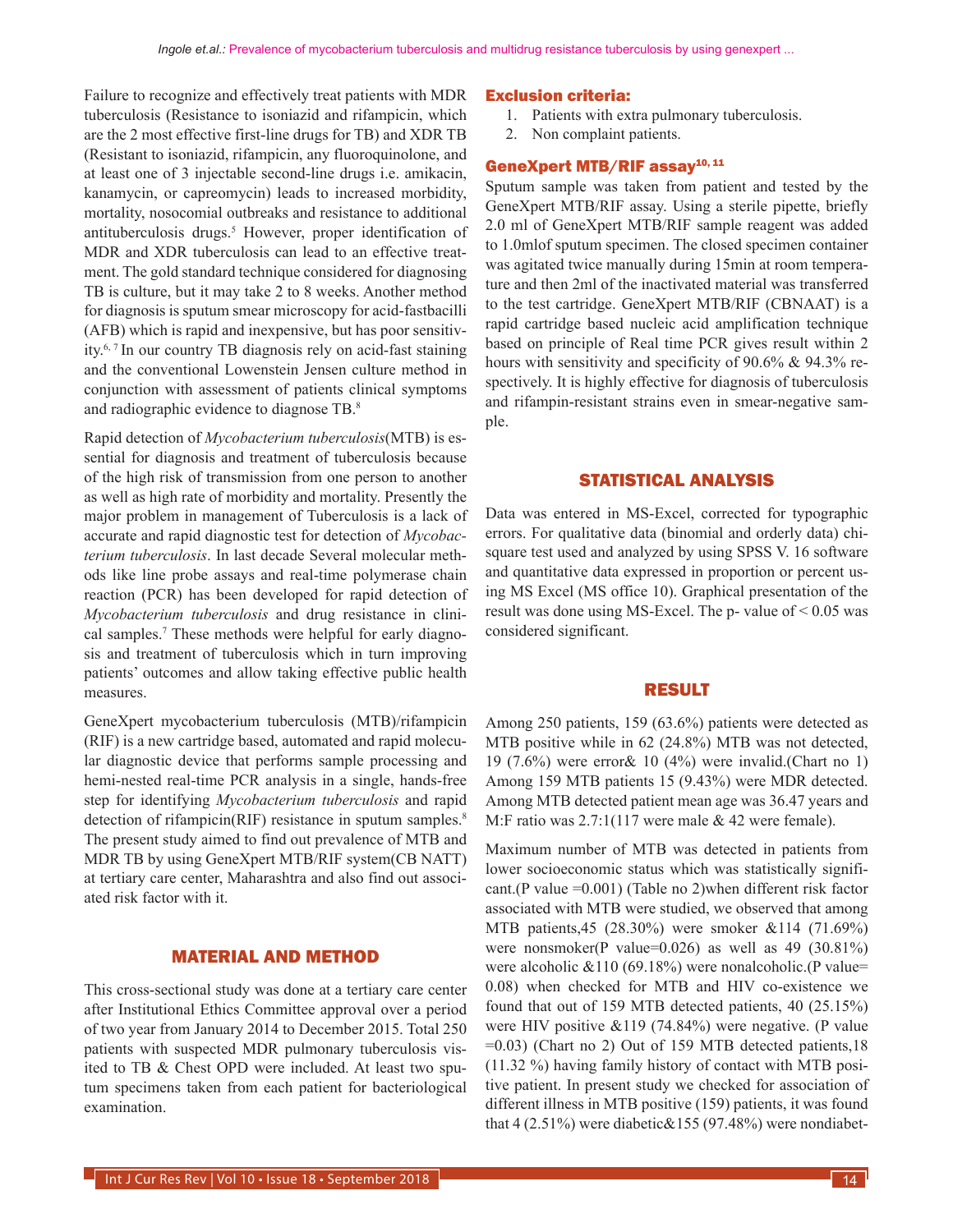ic (P value=  $0.39$ ) and  $5$  ( $3.14\%$ ) were suffering from renal diseases  $&154 (96.85%)$  were not.(P value= 0.06).

Among 221 patients in our study we found that 23 (10.40%) were defaulter, 11 (4.49%) were due to treatment failure &1  $(0.45\%)$  was due to relapse & 178 (80.54 %) were newly diagnose cases. Out of 15 MDR patients, 7(46.67%) were found to be defaulter,  $1(6.66\%)$  due to failure & 7 (46.67%) were newly diagnose which was found to be statistically significant (P value=0.003). In present study, out of 159 MTB detected patients 93 (58.49%) were cured, 41 (25.79%) died& 25 (15.72%) were still on treatment. While among MDR patients, 1 (6.67%) patient was cured, 6 (40%) died &8 (53.33%) were still on treatment.

#### **DISCUSSION**

In present study we examined total 250 patients satisfying the criteria for WHO recommending TB testing on Gene Xpert MTB/RIF system.<sup>12)</sup> Due to error  $\&$  invalid results we excluded 29 samples and total 221 patients were studied further in final analysis. In our study we found the prevalence of MTB was 63.6% by using GeneXpert MTB/RIF system, similar observation noted in other study by Kumar M et al.<sup>13</sup> Early detection of drug resistance in tuberculosis is essential to reduce morbidity and mortality associated with it. In present study we observed that prevalence of MDRTB was 9.43 %. Other studies by Chakroborty et al<sup>14</sup> and Khalil et al<sup>15</sup> observed similar result in their studies.

Among MTB detected patient mean age was 36.47 years and M:F ratio was 2.7:1(117 were male & 42 were female). Various reasons has been suggested to explain the gender imbalance in MTB patients. Social behavior among men, difference between male and female susceptibility to TB and less access to health care for women in many developing countries, and therefore unreported TB cases.<sup>16,17</sup> Various studies showed that patients age, gender and race have no correlation with occurrence of drug-resistant tuberculosis.18,19 similar results were observed in our study.

Early detection of drug resistant & assessment of various factors that may increase the likelihood of drug resistant in tuberculosis is important. For that reason we had studied the patient's sociodemographic profile, lifestyle, habitat &their illnesses in present study. Studies by Lonnroth et al <sup>20</sup>& Muniyandi M et al<sup>21</sup> had observed that people with lower socioeconomic status having more risk for development of tuberculosis. Similar finding were observed in our study also which was statistically significant.  $(P<0.05)$  People with low socioeconomic status were exposed to crowded and less ventilated places, malnutrition, indoor air pollution etc. which increases their risk for TB.

Bates and colleagues<sup>22</sup>, in their meta-analysis of 24 studies

reported that there was clear evidence that smoking remained a major risk factor for TB infection and disease. In our study we also found statistically significant association between smoking & development of TB. Smoking leads to impaired clearance of mucosal secretion, reduced phagocytic ability of alveolar macrophage, and decrease in the immune response and/or  $CD4 + 1$ ymphopenia due to the nicotine in the cigarettes which would increase susceptibility to pulmonary tuberculosis.23,24 In different studies Alcohol was recognized as a strong risk factor for TB disease,<sup>25</sup>most probable reason behind that was alteration in immune response specifically alteration in signal molecule for production of cytokine.<sup>26</sup> In present study alcoholism was not showed statistically significant association with tuberculosis. It may be because of small sample size & many patients denied for taking alcohol consumption.

Various studies concluded that HIV infection not only increases the chances of reactivation of latent TB infection but also increases the rapid progression following primary infection or reinfection with TB.27, 28Similarresult was noted in present study which was statistically significant.  $(P<0.05)$ In our study we had not found any significant association between family history of contact & TB .This may be due to small sample size or patient didn't aware about their close contact in past. Gillani et al<sup>29</sup> also noted similar finding in his study. Presence of Diabetes mellitus and renal diseases increases risk for development of TB infection, as they directly impairs the innate and adaptive immune responses, thereby accelerating the proliferation of TB.30,31 In contrast to this we had not found any association between patients having diabetes mellitus & renal diseases with TB. The reason behind it may be a small sample size in our study.

Jeon et al <sup>32</sup>, showed that inadequate treatment had contributed to the high prevalence of MDR and XDR-TB. Our study showed similar results with a statistically significant association between defaulter and treatment failure with MDR TB. Among the tuberculosis patients 58.49% got cured, 25.79% died & 15.72% were still on treatment while among multidrug resistant tuberculosis patients 6.67% were cured, 40% died & 53.33 % were still on treatment. Study showed that there was higher percentage of death & extension of duration of treatment among MDR patients compared to tuberculosis patients.

### **CONCLUSION**

Management of TB & multidrug resistant TB has remained a persistent public health problem as it has high morbidity & mortality. As there is significant association of TB with risk factors like socioeconomic status, smoking & HIV. There is need of intervention to reduce smoking, HIV incidence & need to improve patient socioeconomic status for preven-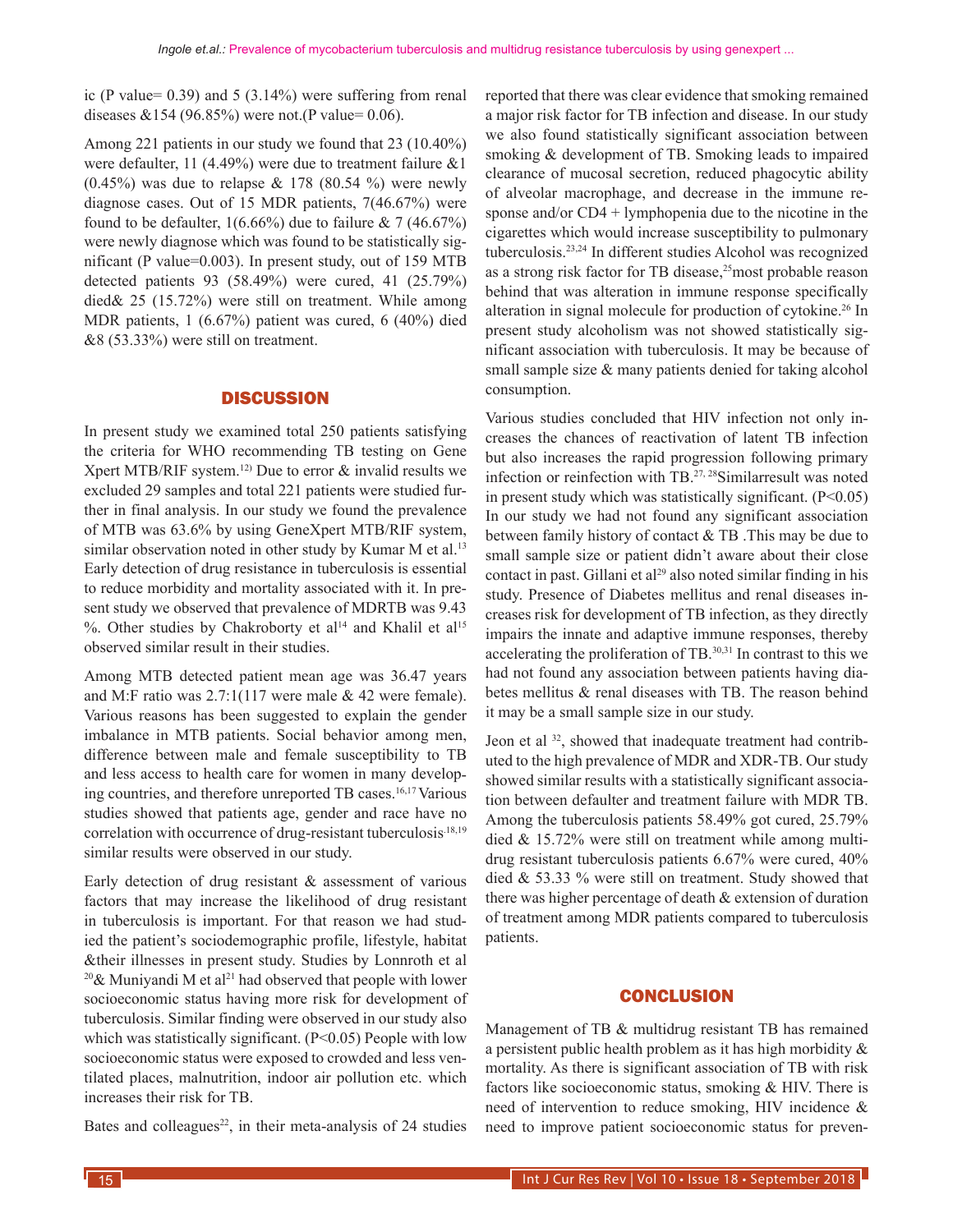tion of tuberculosis. As there is highly significant association of MDR TB in patients with history of default, failure & relapse. We need to find out the causes of these factors & early intervention should be instituted to reduce the default, failure and relapse cases. Newer rapid molecular diagnostic techniques like GeneXpert will help to diagnose tuberculosis & multidrug resistant tuberculosis early so prompt treatment can be initiated for better outcome.

## ACKNOWLEDGEMENT

Authors acknowledge the immense help received from the scholars whose articles are cited and included in references of this manuscript. The authors are also grateful to authors / editors / publishers of all those articles, journals and books from where the literature for this article has been reviewed and discussed.

#### **Source of Funding:** None

#### **Conflict of interest:** None

#### REFERENCES

- 1. World Health Organization. Global Tuberculosis Report 2015, Geneva: WHO, WHO/HTM/TB/2015.22
- 2. The global plan to stop TB, 2006-2015. Geneva, World Health Organization, (WHO/HTM/STB/2006.35) (2006).
- 3. WHO. 2010. Multidrug and extensively drug-resistant TB (M/ XDR-TB): 2010 global report on surveillance and response. WHO/HTM/TB/2010.3. World Health Organization, Geneva, Switzerland.
- 4. Tuberculosis Service. 2009. Tuberculosis report in Turkey. Ministry of Health, Ankara, Turkey.
- 5. Extensively Drug-Resistant Tuberculosis (XDR TB). Centers for Disease Control and Prevention.
- 6. Farmer, P., J. Bayona, M. Becerra, J. Furin, C. Henry, H. Hiatt, J. Y. Kim, C. Mitnick, E. Nardell, and S. Shin. 1998. The dilemma of MDR-TB in the global era. Int. J. Tuberc. Lung Dis. 2:869- 876.
- 7. Zeka AN, Tasbakan S and Cavusoglu C. Evaluation of the GeneXpert MTB/RI Fassay for rapid diagnosis of tuberculosis and detection of rifampin resistance in pulmonary and extrapulmonary specimens. J Clin Microbiol 2011; 49: 4138–4141.
- 8. Xia H and Zhao YL. The application prospect of Xpert MTB/ RIF in China. The Journal of Practical Medicine 2013; 29:3799– 3800.
- 9. Blakemore R, Story E, Helb D, et al. Evaluation of the analytical performance of the Xpert MTB/RIF assay. J Clin Microbiol 2010; 48: 2495–2501.
- 10. GeneXpert Dx System Operator Manual. Cepheid Inc., Sunnyvale, CA, USA (2011).
- 11. Bodmer T and Stro¨ hle A. Diagnosing Pulmonary Tuberculosis with the Xpert MTB/RIF Test. J Vis Exp 2012; 62: e3547.
- 12. WHO. Roadmap for rolling out Xpert MTB/RIF for rapid diagnosis of TB and MDR-TB. December 6, 2010. Accessed May 4, 2011.
- 13. Kumar M, Datta A, Kumar H.A study on prevalence of rifampicin resistance by Gene Xpert with clinico-radiological correlation

in previously treated pulmonary tuberculosis patients. Int J Res Med. 2016; 5(2); 52-56.

- 14. Chakraborty, S., Chakraborty, A., Talukder, T., Mukherjee, M. and Chatterjee, T. Prevalenceof *Mycobacterium tuberculosis*  Strains Isolated from Both Pulmonary and Extra Pulmonary Samples and Their Resistance to Rifampicin: A Study from Kolkata and Surrounding Suburbs. Journal of Tuberculosis Research, 4, 61-71.
- 15. Khalil KF, Butt T. Diagnostic Yield of Bronchoalveolar Lavage Gene Xpert in Smear-Negative and Sputum-Scarce Pulmonary Tuberculosis Journal of the College of Physicians and Surgeons Pakistan 2015, Vol. 25 (2): 115-118
- 16. Karim F, Islam MA, Chowdhury AM, Johansson E, Diwan VK. Gender differences in delays in diagnosis and treatment of tuberculosis. Health Policy Plan. 2007;22(5):329–334.
- 17. Neyrolles O, Quintana-Murci L. Sexual inequality in tuberculosis. PLoS Med. 2009;6(12):e1000199. doi: 10.1371/journal. pmed.1000199
- 18. Melzer M, Gupta N, Petersen I, Cook S, Hall B. Previous treatment in predicting drug-resistant tuberculosis in an area bordering East London, UK. International Journal of Infectious Diseases 2010; 14:e717–e722.
- 19. Kim HR, Hwang SS, Kim EC, et al. Risk Factor for Multidrug-Resistant Bacterial Infection among Patients with Tuberculosis. Journal of Hospital Infection 2010; xxx: 1-4.
- 20. Lönnroth k , Jaramillo E, Williams B.G, Dye C, Raviglione M. "Drivers of tuberculosis epidemics: the role of risk factors and social determinants," Social Science and Medicine, vol. 68, no. 12, pp. 2240–2246, 2009.
- 21. Muniyandi M, Ramachandran R, P. Gopi P.G. et al., "The prevalence of tuberculosis in different economic strata: a community survey from South India," International Journal of Tuberculosis and Lung Disease, vol. 11, no. 9, pp. 1042–1045, 2007.
- 22. Bates M.N., Khalakdina A, Pai M, Chang L, Lessa F, Smith K.R. "Risk of tuberculosis from exposure to tobacco smoke: a systematic review and meta-analysis," Archives of Internal Medicine, vol. 167, no. 4, pp. 335–342, 2007.
- 23. Sopori M. "Effects of cigarette smoke on the immune system," Nature Reviews Immunology, vol. 2, no. 5, pp. 372–377, 2002.
- 24. H. Wang, M. Yu, M. Ochani et al., "Nicotinic acetylcholine receptor  $\alpha$ 7 subunit is an essential regulator of inflammation," Nature, vol. 421, no. 6921, pp. 384–388, 2003.
- 25. K. Lönnroth, B. G. Williams, S. Stadlin, E. Jaramillo, and C. Dye, "Alcohol use as a risk factor for tuberculosis-a systematic review," BMC Public Health, vol. 8, article 289, 2008.
- 26. A. Fok, Y. Numata, M. Schulzer, and M. J. FitzGerald, "Risk factors for clustering of tuberculosis cases: a systematic review of population-based molecular epidemiology studies," International Journal of Tuberculosis and Lung Disease, vol. 12, no. 5, pp. 480–492, 2008.
- 27. H. C. Bucher, L. E. Griffith, G. H. Guyatt et al., "Isoniazid prophylaxis for tuberculosis in HIV infection: a meta-analysis of randomized controlled trials," AIDS, vol. 13, no. 4, pp. 501– 507, 1999.
- 28. P. A. Selwyn, D. Hartel, V. A. Lewis et al., "A prospective study of the risk of tuberculosis among intravenous drug users with human immunodeficiency virus infection," The New England Journal of Medicine, vol. 320, no. 9, pp. 545–550, 1989.
- 29. Gillani et al. Study on drug-resistant tuberculosis and tuberculosis treatment on patients with drug resistant tuberculosis in chest clinic outpatient department Int J Pharm Pharm Sci, 2012:Vol 4, Issue 2, 733-37.
- 30. B. Alisjahbana, R. Van Crevel, E. Sahiratmadja, M. den Heijer, A. Maya, E. Istriana, et al., "Diabetes mellitus is strongly associ-